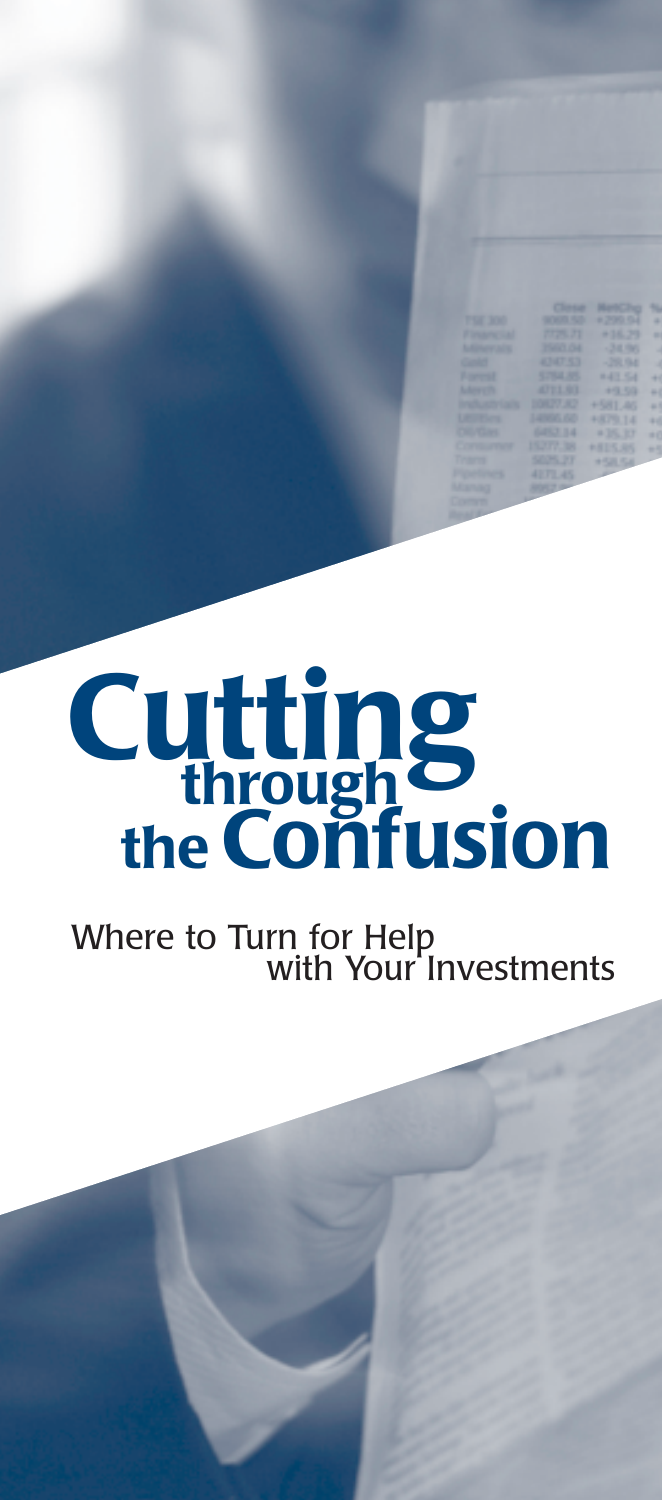## **Cutting theConfusion through**

#### Where to Turn for Help with Your Investments

There are many reasons you might want help with your investments. Perhaps you want to start a college fund for your child. Maybe you are concerned that you are not doing enough to save for retirement. Or maybe you simply feel the need to get your financial house in order.

While some people are comfortable handling their own investments, many are not. They find the idea of creating a plan for allocating their assets bewildering, choosing a mutual fund intimidating, and designing an investment portfolio to be one more thing for which they have neither the time nor the expertise.

This is nothing to be embarrassed about. Investing can be confusing. The good news is there are thousands of people in the financial services industry who can help with financial and investment decisions. Unfortunately, finding the right investment services provider may seem almost as confusing, intimidating, and time-consuming as choosing the right investments.

This brochure was developed by the Coalition for Investor Education to help you cut through the confusion. It covers those financial services providers – *investment advisers, brokers,* and *financial planners* – who provide assistance with securities investments (such as stocks, bonds, and mutual funds) as part of their services. Our goal is to provide some basic information you can use to find an investment services provider who is right for you – one who offers the services you want on terms you understand and accept.

**Who We Are:** The Coalition for Investor Education is made up of state securities regulators, consumer advocates, and representatives of the investment adviser and financial planning community. See the back panel of this brochure for a complete listing of our members.

### **What Types of Providers Offer Assistance With Investments?**

Investment services providers fall into three categories:

- Investment advisers
- Brokers
- Financial planners

**Investment Advisers.** The term *investment adviser* is a legal term that describes a broad range of people who are in the business of giving advice about securities (the term "securities" includes stocks, bonds, mutual funds, and annuities). They may use a variety of titles in addition to investment adviser, such as *investment manager*, *investment counsel*, *asset manager*, *wealth manager*, or *portfolio manager*. Investment advisers provide ongoing management of investments based on the client's objectives, typically with the client giving the adviser authority to make investment decisions without having to get prior approval from the client for each transaction (called *discretionary authority*).

**Brokers.** The terms *broker* and *broker-dealer* are legal terms that refer to people who are in the business of buying and selling securities (called trading) on behalf of customers. Individual salespeople employed by brokerage firms are often called *stockbrokers* and are officially referred to as *registered representatives* of the brokerage firm. But these individuals also use many other unofficial titles. These include *financial consultant*, *financial adviser*, and *investment consultant*. In recent years, brokerage firms have increasingly offered a broader range of investment planning services in addition to buying and selling securities.

**Financial Planners.** Unlike the terms *investment adviser* and *broker*, *financial planner* is not a legally defined term. However, it generally refers to providers who develop and may also implement comprehensive financial plans for customers based on their long-term goals. A comprehensive financial plan typically covers such topics as estate planning, tax planning, insurance needs, and debt management, in addition to more investment-oriented areas, such as retirement and college planning.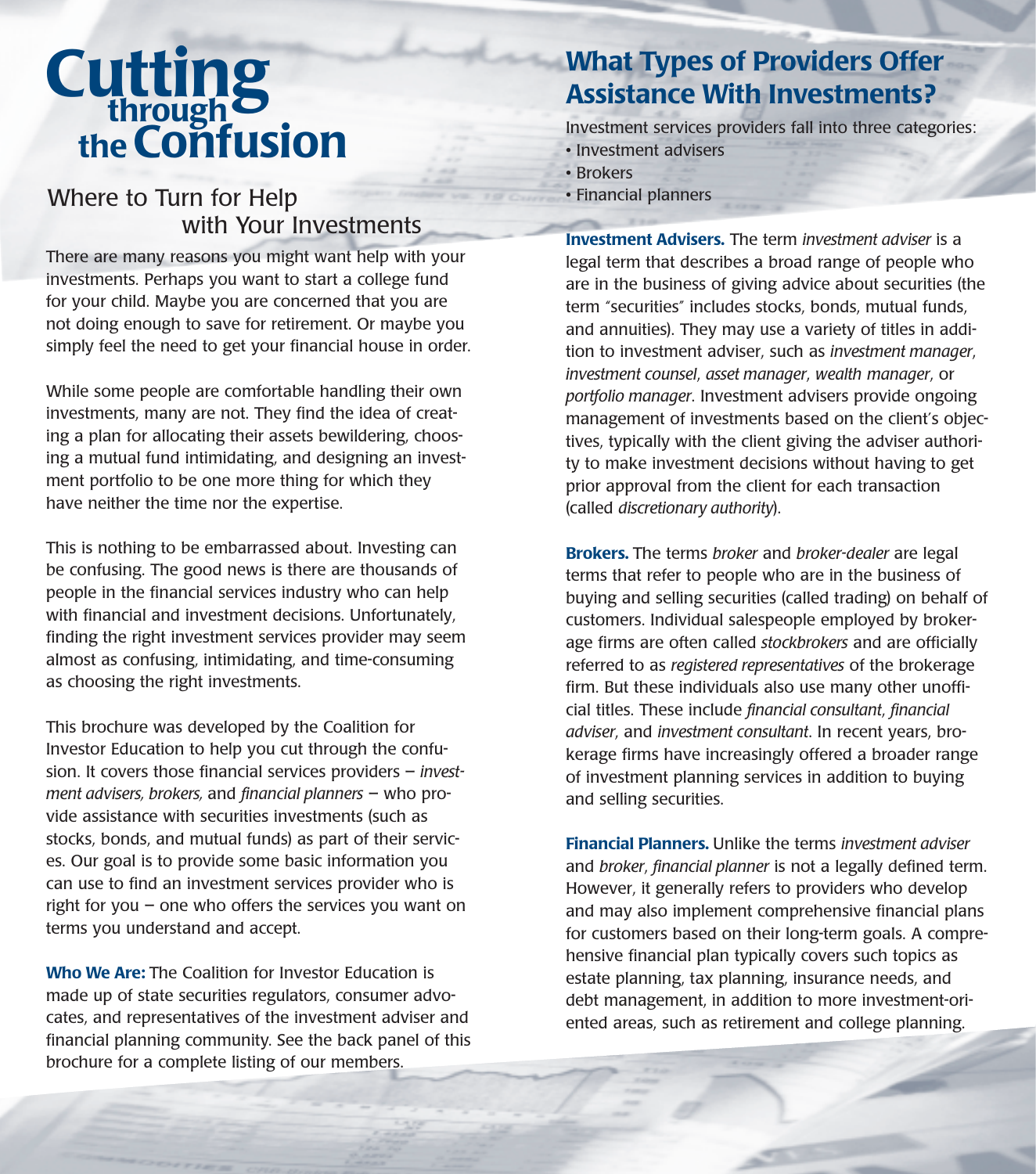#### **What Services Do You Want?**

The search for the right investment services provider starts with the answer to a seemingly simple question – what services are you looking for? Investment services fall into three broad categories:

- Assistance with buying and selling securities
- Ongoing management of investments
- Financial planning

These services are related. Some firms offer all three under one roof, while others specialize in just one or two.

#### **So how do you know what is right for you?**

You may want an investment adviser to provide ongoing oversight and management of your portfolio of securities. You may simply want a broker to help you with the mechanics of buying and selling securities. Or you may want a financial planner to look at your entire financial picture – including insurance, taxes, estate planning, as well as investments – and come up with a long-term, comprehensive financial plan.

Defining what services you want will help you decide which investment services provider is right for you.

### **How Do You Want To Pay for Those Services?**

Another factor that may affect your choice of investment services provider is how you prefer to pay for services. Your options fall into three basic categories:

- Percentage of assets under management
- Commissions
- Fees

Providers may rely on only one compensation method, combine the different compensation methods within an account, or offer different compensation options to different clients.

**Percentage of assets under management.** Some investment services providers, including most investment advisers, charge a fee based on a percentage of the assets in the client's account. The percentages charged can vary significantly from provider to provider. Also, providers typically charge larger accounts based on lower percentage rates.

**Commissions.** Some providers, including many brokers, receive their compensation based on commissions clients pay each time they buy or sell a security. This can be an affordable option for those who expect to trade only rarely, but it may expose clients to potential conflicts of interest, such as creating an incentive to recommend frequent trades or particular investment products.

**Fees.** Some providers, including many financial planners, charge fees for their services which clients pay directly to the provider. They may be hourly fees or a flat fee or retainer fee for a particular service or range of services. They may also include a performance fee based on how well the client's account performs.

Ultimately, you should determine which method of compensation offers you the lowest total costs and which method best aligns your interests with those of your investment services provider.

#### **What are the Differences in Providers' Legal Obligations?**

Investment services providers not only offer different types of services and charge for them differently, they also are subject to different federal and state regulatory requirements and have different legal obligations to their customers. Important distinctions – including whether the provider has a clear obligation to act in your best interests or disclose conflicts of interest – depend on which legal category the provider falls into under our securities laws.

Securities laws recognize two types of providers – investment advisers, who are in the business of giving advice about securities, and brokers, who are in the business of buying and selling securities on behalf of customers.

**Investment advisers** are subject to a *fiduciary duty*. That means they have to put your interests ahead of theirs at all times by providing advice and recommending investments that they view as being the best for you. Investment advisers also are required to provide up-front disclosures about their qualifications, what services they provide, how they are compensated, possible conflicts of interest, and whether they have any record of disciplinary actions against them. They are regulated directly by either the U.S. Securities and Exchange Commission (SEC) or by state securities regulators, depending on the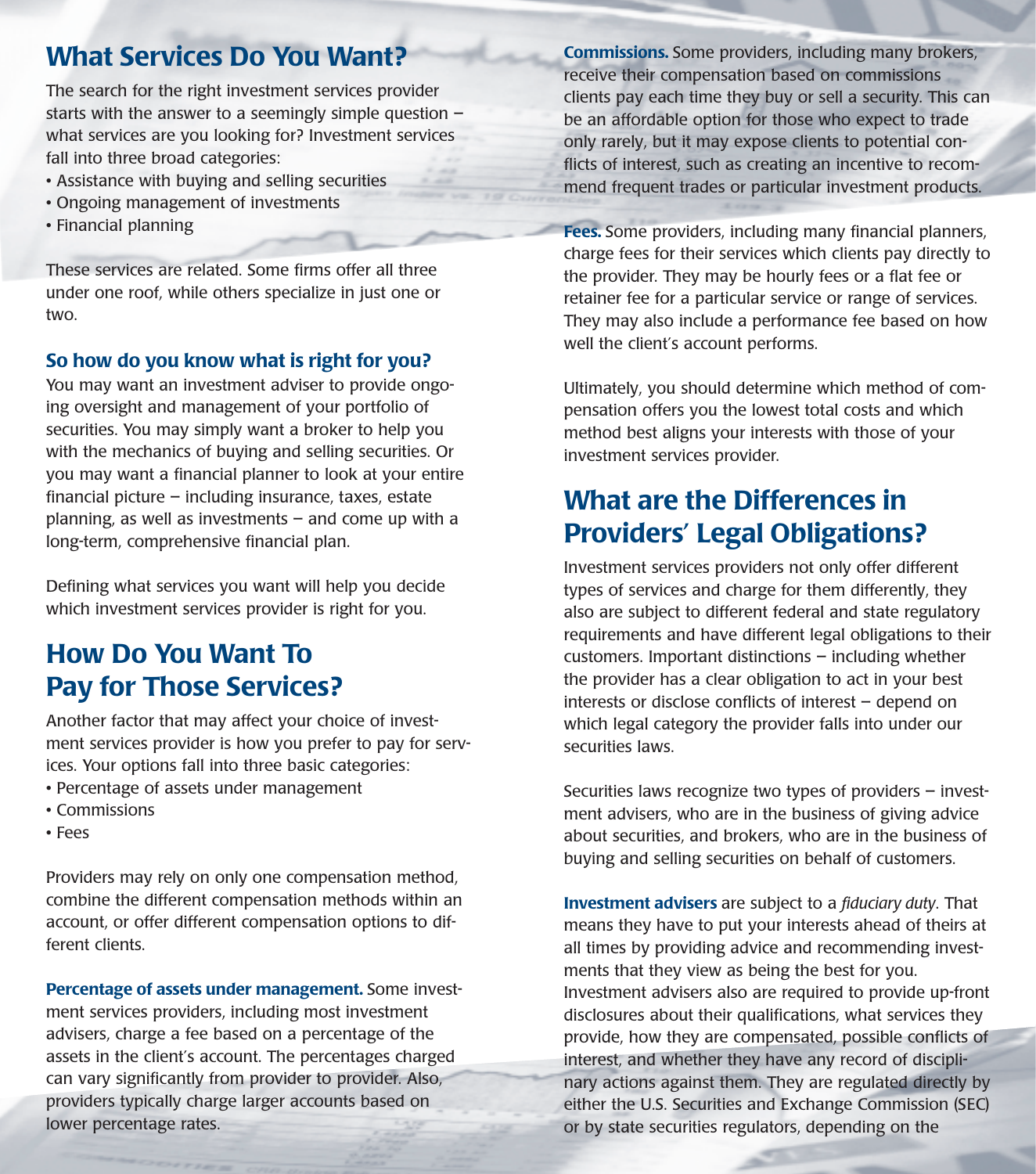amount of assets they have under management. You can find out whether a person or firm is registered or licensed as an investment adviser by calling your state securities regulator using the contact information on the NASAA website: www.nasaa.org or by visiting: www.adviserinfo.sec.gov.

**Brokers** are generally not considered to have a fiduciary duty to customers, although this standard may apply in certain limited circumstances. Instead, brokers are required: 1) to know your financial situation well enough to understand your financial needs, and 2) to recommend investments that are suitable for you based on that knowledge. They are not required to provide up-front disclosure of the type provided by investment advisers. In addition to being regulated directly by the SEC and by state securities regulators, brokers are subject to regulation by industry self-regulatory organizations, including NASD and the New York Stock Exchange. You can find out whether a person or firm is registered or licensed as a broker and check out their disciplinary record by calling your state securities regulator using the contact information on the NASAA website: www.nasaa.org or by visiting http://pdpi.nasdr.com/PDPI/.

**Financial planners** are not separately regulated as planners. Instead, their regulation and the level of responsibility they owe customers depends on the type of services they provide. Planners who provide investment advice must be registered or licensed as investment advisers and are subject to a fiduciary duty. Those who trade securities must be registered or licensed representatives of brokers. Some financial planners perform other activities that do not involve securities and therefore are not regulated under laws governing either investment advisers or brokers.

The legal situation is further complicated by the fact that different standards can apply when investment providers serve as *both* investment advisers and brokers. For example, investment advisers who also buy and sell securities for customers must meet the requirements applicable to both investment advisers and brokers. The same is not true of brokers. They are permitted to offer investment advice in connection with their brokerage services without being regulated as investment advisers. As a result, the advice they offer is subject to the suitability standard that governs brokerage activities rather than the higher fiduciary duty that applies to investment advisers.

#### **Investor Checklist**

The key to finding the right investment services provider is asking the right questions – both of yourself and of prospective providers. Following are some questions that should help you identify the right provider for you. Remember, there are no foolish questions. Any reputable provider should be happy to discuss these issues with you and answer any questions you may have.

#### **Questions to Ask Yourself** *Before* **You Invest**

- $\Box$  Do you need help developing strategies to reach your financial goals or do you simply want suggestions on appropriate investment products to implement your goals?
- $\Box$  Do you want assistance with a few targeted areas, or do you need a comprehensive plan for your finances?
- $\Box$  Do you already have a portfolio of investments you would like help managing?
- $\Box$  How involved do you want to be in decisions about your specific investments?
- $\Box$  Do you prefer paying for investment services through a fee, commissions, a percentage of assets in your account, or a combination of these?
- $\Box$  Do you prefer working with someone who is primarily considered a salesperson, an adviser, or a combination of the two?
- $\Box$  How important is it to you that your provider have a legal obligation to act in your best interests and disclose potential conflicts of interest?

#### **Questions to Ask Your Investment Services Provider**

- $\Box$  What services do you offer?
- $\Box$  What qualifications do you have to offer those services?
- $\Box$  How do you charge for those services? Do you receive compensation from other sources if you recommend that I buy a particular stock, mutual fund, or bond?
- $\Box$  Would my account be an advisory account or a brokerage account?
- $\Box$  Are you required by law to always act in my best interests? Will you put that commitment in writing?
- $\Box$  What potential conflicts of interest do you have when recommending investment products to me, and will you disclose those conflicts?
- $\Box$  Will you provide me with a written record of any disciplinary history for you and your firm?
- $\Box$  Will you give me your Form ADV (the registration form that must be filed by investment advisers) and/or your Form U4 (the registration form used by persons who work with brokers)?